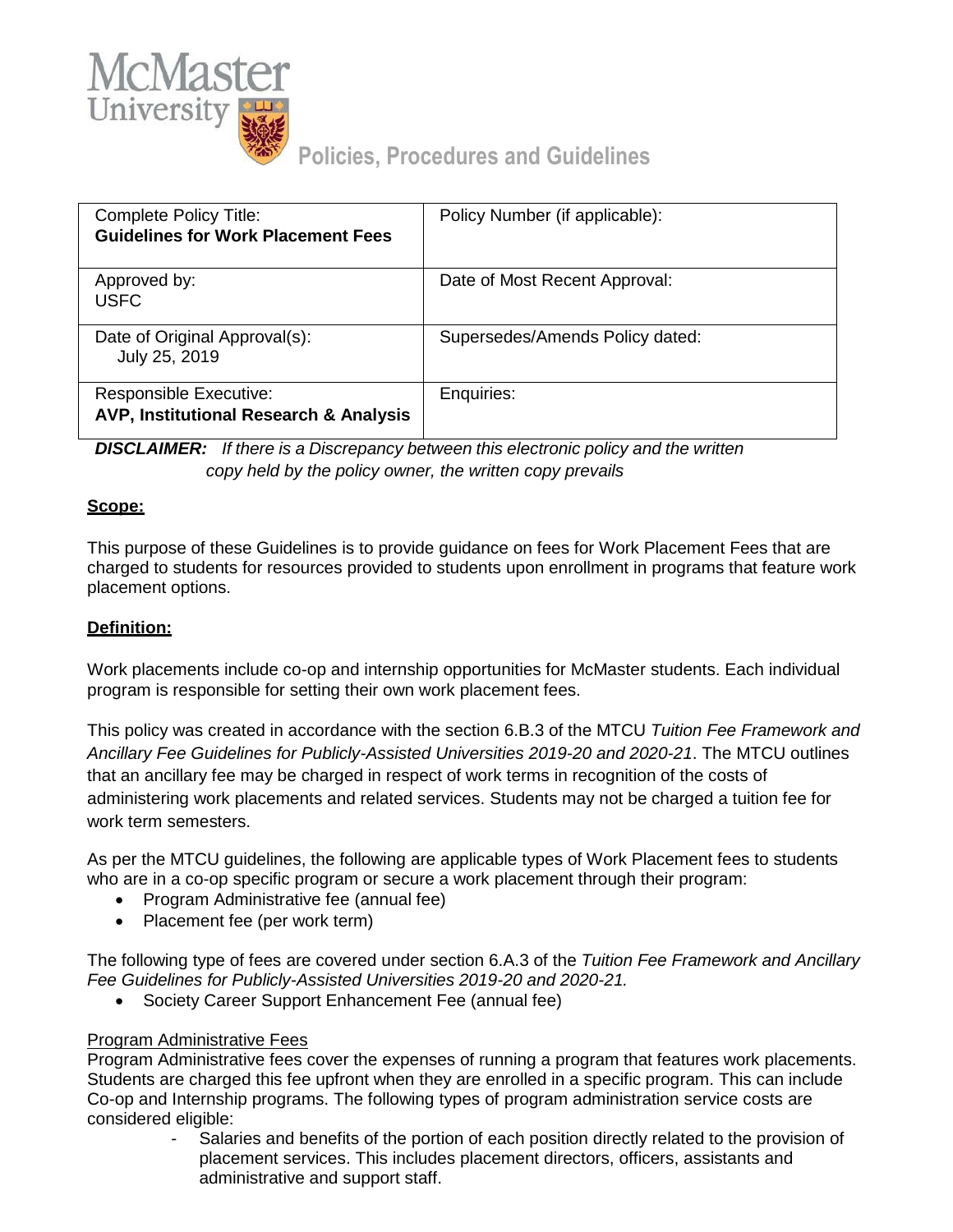- Non-salary expenditures attributable to the provision of placement services including travel, telephone, mailing/postage, printing, photocopying, publicity, computing, equipment, furnishing, supplies, and external meetings
- The following activities are examples of applicable recoveries for a Program Administrative fee:

\_\_\_\_\_\_\_\_\_\_\_\_\_\_\_\_\_\_\_\_\_\_\_\_\_\_\_\_\_\_\_\_\_\_\_\_\_\_\_\_\_\_\_\_\_\_\_\_\_\_\_\_\_\_\_\_\_\_\_\_\_\_\_\_\_\_\_\_\_\_\_\_\_\_\_\_\_\_\_\_\_\_\_\_\_\_\_\_\_\_\_\_\_\_\_\_\_\_

- o General resume review while enrolled in a co-op program
- o Providing students with interview/career coaching and materials
- o Administration of work placement specific events (e.g. career networking)

#### Placement Fees

Placement fees (per work term) cover the expenses of placing students in jobs for work terms. This fee is levied when a student goes on a work placement. The following types of work placement service costs are considered eligible:

- Salaries and benefits of the portion of each position directly related to the provision of work-term activity. This includes placement directors, officers, assistants and administrative and support staff
- Non-salary expenditures attributable to the provision of work-term activities including travel, telephone, mailing/postage, printing, photocopying, publicity, computing, equipment, furnishing, supplies, and external meetings
- Maintenance costs related to spaces used for placement services, administrative and professional placement staff, and interviewing or meeting rooms used in the placement function. This also includes the costs of utilities, custodial service, and security for this space.
- The costs of space used for the portion of time for other purposes should be adjusted according to the proportion of usage for placement service
- The following activities are examples of applicable recoveries for a Placement fee:
	- o On or Off-site Work Placement evaluation
	- o Administration of interviews between students and employers
	- o Student and employer recruitment support

#### Society Career Support Enhancement Fees

Society Career Support Enhancement fees (annual fee) are fees that have been passed through referendum in a particular Independent Student Organization. Members of an applicable Independent Student Organization are charged this fee when they enroll each year. These fees are used to enhance career, experiential learning and co-op services for the members of the society and are covered in Section 6.A.3 of the *Tuition Fee Framework and Ancillary Fee Guidelines for Publicly-Assisted Universities 2019-20 and 2020-21*.

#### **Procedure:**

- Proposed Work Placement Fees should be brought to the University Student Fees Committee on a case-by case basis for discussion, review and approval.
- When proposed Work Placement Fees are brought to the University Student Fees Committee, there should be a detailed breakdown of how the specific fee was created to ensure only eligible and related costs are being captured in the fee to students.
- See Appendix A for a list of all Work Placement Fees at McMaster as of 2018/19.